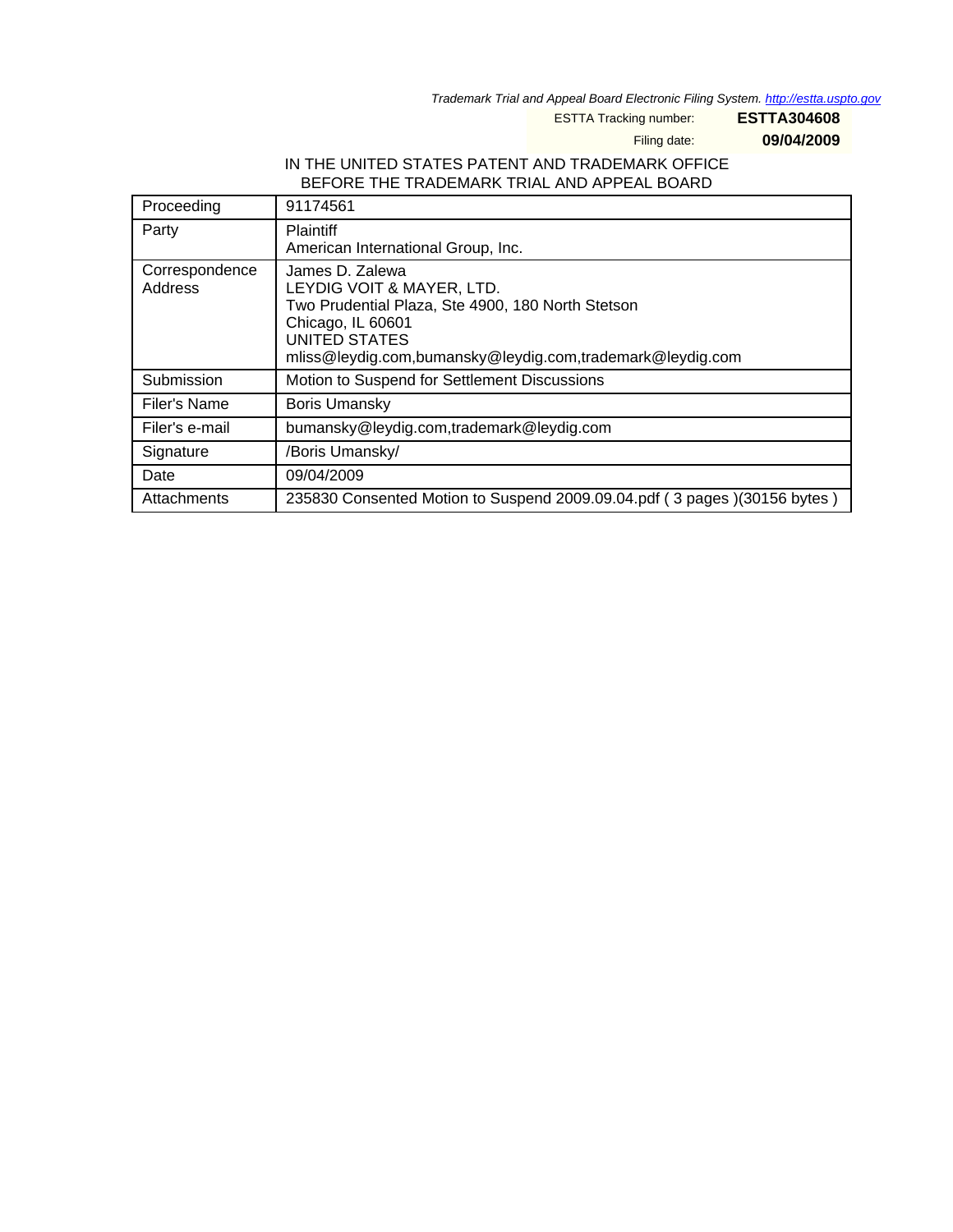## **IN THE UNITED STATES PATENT AND TRADEMARK OFFICE BEFORE THE TRADEMARK TRIAL AND APPEAL BOARD**

| AMERICAN INTERNATIONAL GROUP, INC. |  | Opposition No. 91174561                    |  |
|------------------------------------|--|--------------------------------------------|--|
| Opposer,                           |  | Mark: QUALITY OF LIFE<br>DETERMINED BY YOU |  |
| V.                                 |  | <b>ENSURED BY NEW YORK</b><br><b>LIFE</b>  |  |
| NEW YORK LIFE INSURANCE COMPANY    |  | Application Serial No.: 78/577,632         |  |
| Applicant.                         |  |                                            |  |

## **OPPOSER'S CONSENTED MOTION TO SUSPEND PROCEEDINGS FOR SETTLEMENT**

 Pursuant to 37 CFR § 2.117(c) and TBMP § 510.03, Opposer American International Group, Inc., (hereinafter referred to as "Opposer") moves to suspend this opposition proceeding for a period of sixty (60) days, and in support thereof states as follows:

1. Pursuant to the July 8, 2009 suspension order, the parties provide the following report to the Board on the progress of ongoing settlement negotiations.

2. Since the most recent suspension of this proceeding, the parties, through their attorneys, have communicated with one another on a number of occasions in an effort to finalize the settlement of this matter.

3. On July 28, 2009, and following a teleconference among counsel, Applicant provided additional written comments to Opposer relative to the proposed settlement agreement.

4. The parties subsequently exchanged additional correspondence relating to settlement, and, on September 1, 2009, counsel for both parties participated in a telephone conference to further negotiate the details of the settlement agreement.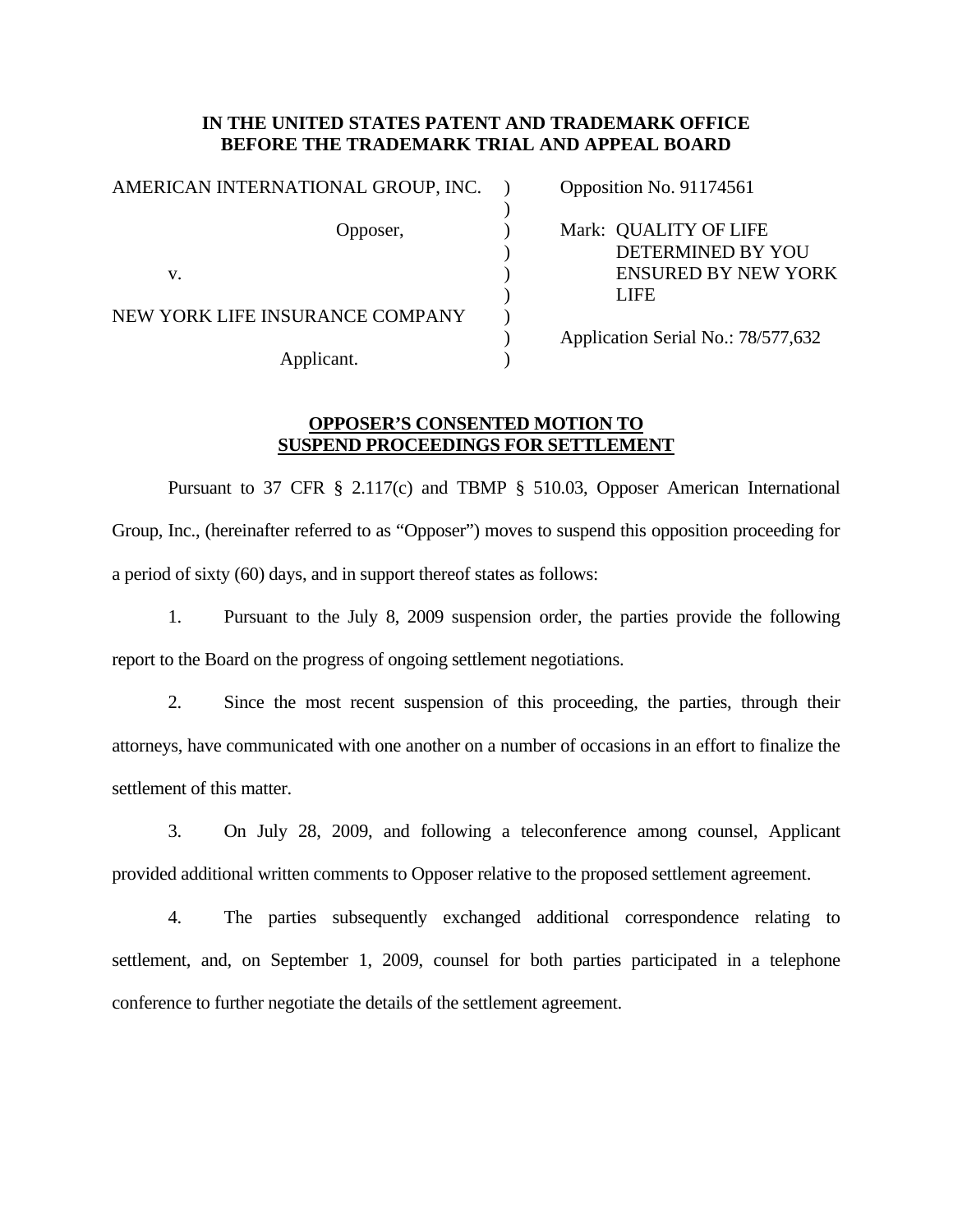5. The parties are actively engaged in negotiations for the settlement of this matter. Opposer requests that this proceeding be suspended for sixty (60) days to allow the parties further time to negotiate the details of the proposed agreement.

6. Opposer has secured the express consent of all other parties to this proceeding for the suspension and resetting of dates requested herein.

7. Opposer provides the following e-mail addresses for itself and counsel for Applicant so that any Order on this Consented Motion may be issued electronically by the Board.

> Boris Umansky, Attorney for Opposer – bumansky@leydig.com Andrew Fredbeck, Attorney for Applicant – AFredbeck@frosszelnick.com

WHEREFORE, Opposer respectfully request that this opposition proceeding be suspended

for a period of sixty (60) days, and that all subsequent dates be reset as follows:

| <b>Proceedings Resume:</b>                          | 11/06/2009 |
|-----------------------------------------------------|------------|
| <b>Discovery Closes:</b>                            | 03/08/2010 |
| <b>Plaintiff's 30-day Trial Period Ends:</b>        | 06/04/2010 |
| <b>Defendant's 30-day Trial Period Ends:</b>        | 08/03/2010 |
| Plaintiff's 15-day Rebuttal Period Ends: 09/17/2010 |            |